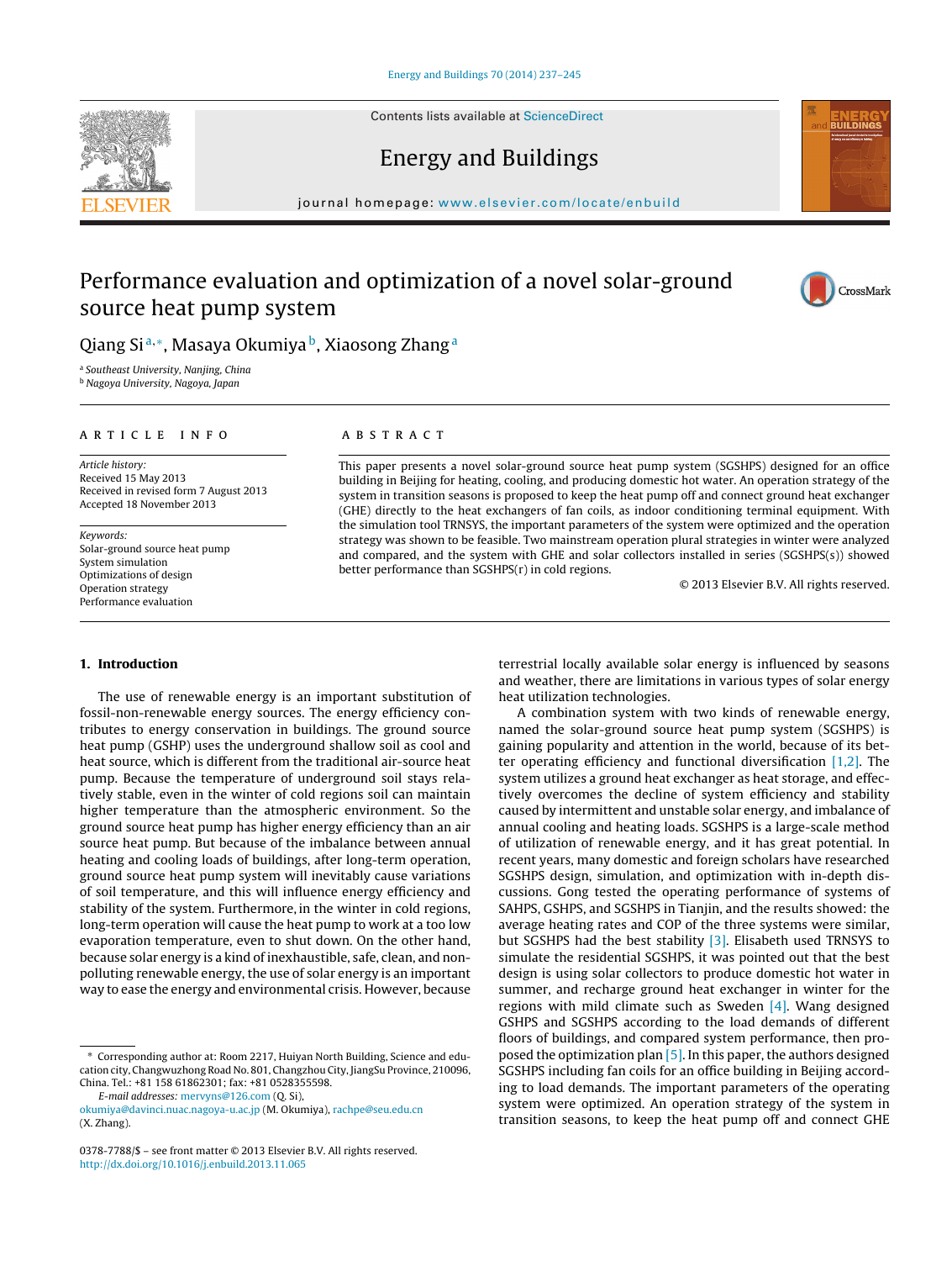| Tsoil              | Average temperature of soil $(°C)$                          |
|--------------------|-------------------------------------------------------------|
| <b>COP</b>         | Coefficient of performance                                  |
| COP <sub>sys</sub> | Coefficient of performance of whole system                  |
| O cool             | Cooling load in summer of building (kW)                     |
| O heat             | Heating load in winter of building (kW)                     |
|                    | Ofancoil Heating or cooling load processed by fan coil (kW) |
|                    | T indoor Indoor temperature of building $(°C)$              |
| Tinlet             | Inlet temperature $(°C)$                                    |
| Toulet             | Outlet temperature ( $\degree$ C)                           |
| E                  | Power consumption (kW)                                      |
| Asolar             | Solar collector area $(m2)$                                 |
| $W_{all}$          | Total electrical energy consumed (kWh)                      |
| Subscript          |                                                             |
| $\mathsf{C}$       | Collector                                                   |
| fc                 | Fan coil                                                    |
| <b>GHE</b>         | Ground heat exchanger                                       |
| HP                 | Heat pump                                                   |
| n.                 | Normal GSHPS                                                |
| $\Omega$           | Optimized SGSHPS(s)                                         |
| $\mathbf{r}$       | SGSHPS(r)                                                   |
| S                  | SGSHPS(s)                                                   |
|                    |                                                             |

directly to the heat exchangers of fan coils, was proposed. Two mainstream operation strategies in winter were analyzed and compared.

### **2. System description and operation strategy**

The office building selected for the proposed study is located in Beijing. The building has  $300 \,\mathrm{m}^2$  living area. As the specification for air-conditioning of an office building, from morning 8:00 to evening 18:00, the indoor temperature of the building is set at 18 °C in heating and 26 °C in cooling period.

Two types of SGSHPS designed for the office building are shown in Figs. 1 and 2. The SGSHPS illustrated in Fig. 1, in which ground heat exchanger and solar collectors are installed in series, is called SGSHPS(s) in the following text.

In SGSHPS(s), the order of solar collectors and GHE has two options: A. When working, fluid first flows through GHE, then enters solar collectors, solar collectors can reheat the working fluid heated by GHE. COP of heat pump will be improved in short time. But the load on soil will be great, and the soil temperature will decrease rapidly, which causes COP of the whole system to decrease rapidly after long-term operation. B. Working fluid first flows through solar collectors, then enters GHE. When solar energy



**Fig. 1.** Schematic of SGSHPS(s).

is abundant and heating capacity of solar collector is greater than heating load of building, this operation mode can deliver surplus solar thermal energy to underground soil and improve the recovery rate of soil temperature. But efficiency of mode B is slightly lower than that of mode A. In the literature  $[6]$ , the study showed if efficiency of solar collectors was influenced little by environmental parameters, efficiency of mode B was almost the same as mode A, and performance of heat pump and soil temperature can remain more stable. Therefore, mode B is more reasonable when the technology of solar collector is mature and the collection efficiency can remain stable.

[Fig.](#page--1-0) 2 illustrates another kind of SGSHPS. In this system solar collectors store solar heat collected in daytime in a storage tank, and release it to recharge GHE at night to restore soil temperature. This system is called  $SGSHPS(r)$  in the following text.

The operation strategies of these two kinds of SGSHPS systems were different in the winter heating period, while they were the same in other seasons: in summer GHE, heat pump and fan coil were utilized for cooling. Solar collectors were connected to storage tank to produce domestic hot water. In transition seasons, when fan coils need to be turned on to satisfy the cooling or heating load of the building, sometimes the load is smaller than that of summer and winter. It will squander excess power to turn on the heat pump. So we proposed a novel operation strategy to meet the demands for air conditioning in transition seasons: the heat pump will be kept off, and only the circulation pump will be used to transport the working fluid to the heat exchangers of fan coils directly after it exchanges heat with GHE. This operation strategy delayed the start of the heat pump, and reduced annual operating time of the heat pump. So the energy consumption was effectively reduced. Now the annual operation strategy of the two systems is summarized in [Table](#page--1-0) 1.

#### **3. Simulation program and evaluation methods**

#### 3.1. Simulation models of the systems

In this paper, TRNSYS 17 was used to simulate and analyze the systems. The characteristic of the software is modular analysis. Any thermal energy transfer system is divided into a number of modules. Every module performs a specific function: water heater module, single-temperature field analysis module, solar collector module, output module, etc. Users call the modules with specific functions, input the parameters, and call the control modules to input the operation strategy. Then these modules can simulate certain systems, finally the results of transient simulation can be output and analyzed. TRNSYS is suitable for simulating systems such as SGSHPS which are complex, and have various conditions and control strategies. [Figs.](#page--1-0) 3 and 4 illustrate the programs of SGSHPS(s) and SGSHPS(r).

Type 557a was adopted as the simulation model for the vertical U-tube ground heat exchanger that interacts thermally with the ground, and Type 1b was adopted to model the flat-plate solar collector. The flow diverters modeled by Type 11f and mixers modeled by Type 11 h were used for switching between the heat sources (solar thermal and geothermal energy) and heating components to implement the proposed operating strategies. For example, in [Fig.](#page--1-0) 3, when the outlet to the storage tank of Flow diverter-3 and the outlet to Tee piece-4 of Flow diverter-4 are closed, and the outlet to Tee piece-4 of Flow diverter-3 and the outlet to Tee piece-2 of Flow diverter-4 are open, the solar collectors and GHE will be operating in series. The on/off signals were generated by series of Type 14s which were time dependent forcing function and have a behavior characterized by a repeated pattern. The practical operation of the